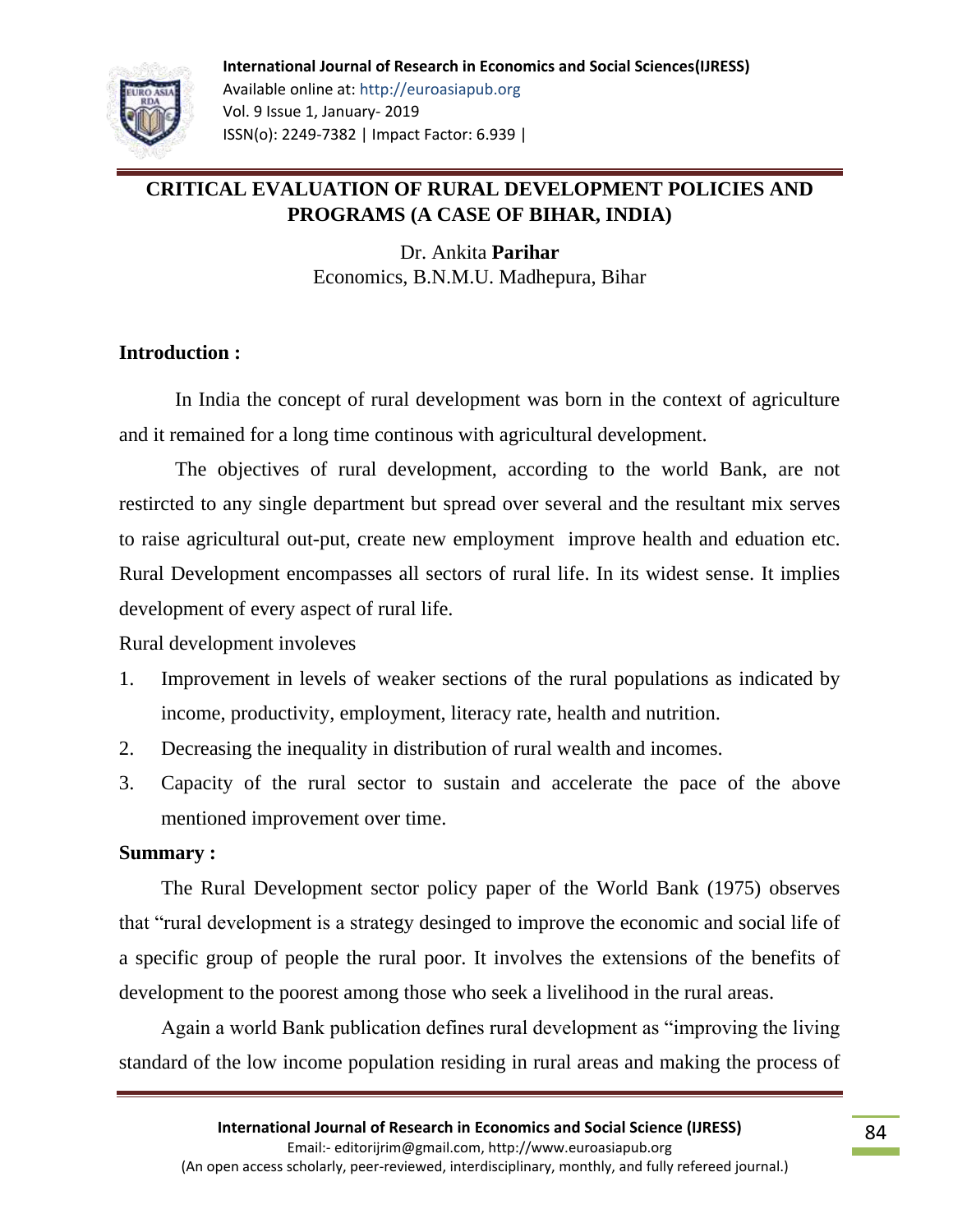

their development self-sustaining." It consists of development of villages in to healthy, self-sufficeint and prosperous units of living and provides the basic requirements for a healthy and comfortable living.

In a seminar on approachs to Rural development in Asia, disussion wre centered around a definition of rural development as a process which lead to a continous rise in the capacity of the rural people to control their environment, accompained by a wider distribution of benefits resulting from such control "This definition is composed of three important elements :

- (1) Rural development must be viewed as a process of raising the capacity of the rural people to control their enviroment. Environment does not mean only agricultural or economic development it includes all aspects of rural life social economic, cultural and political.
- (2) Rural development as a process should continuously raise the capacity of the rural people to influence their total environment, enabling them to become initiatiors and controllers of change in their environment rather than being meraly the passive objects of external manipulation and control.
- (3) Rural develoopment must result in wider distribution of benefits aquiring from technical developments and the participation of weaker sections of the rural population in the process of development.\_1

A critical appraisal of various welfare programs and project have revealed various types of limitations and constraints in the implementation process. Jain, L.S. (1985) after conducting a comprehensive study of various programs in various block across the country have found out various constraints in relation to IRDP (1980-81 to 1983) which need improvement such as proper identification of beneficiaries need to be there, removal of deficiency in administrative infrastructure, involvement of people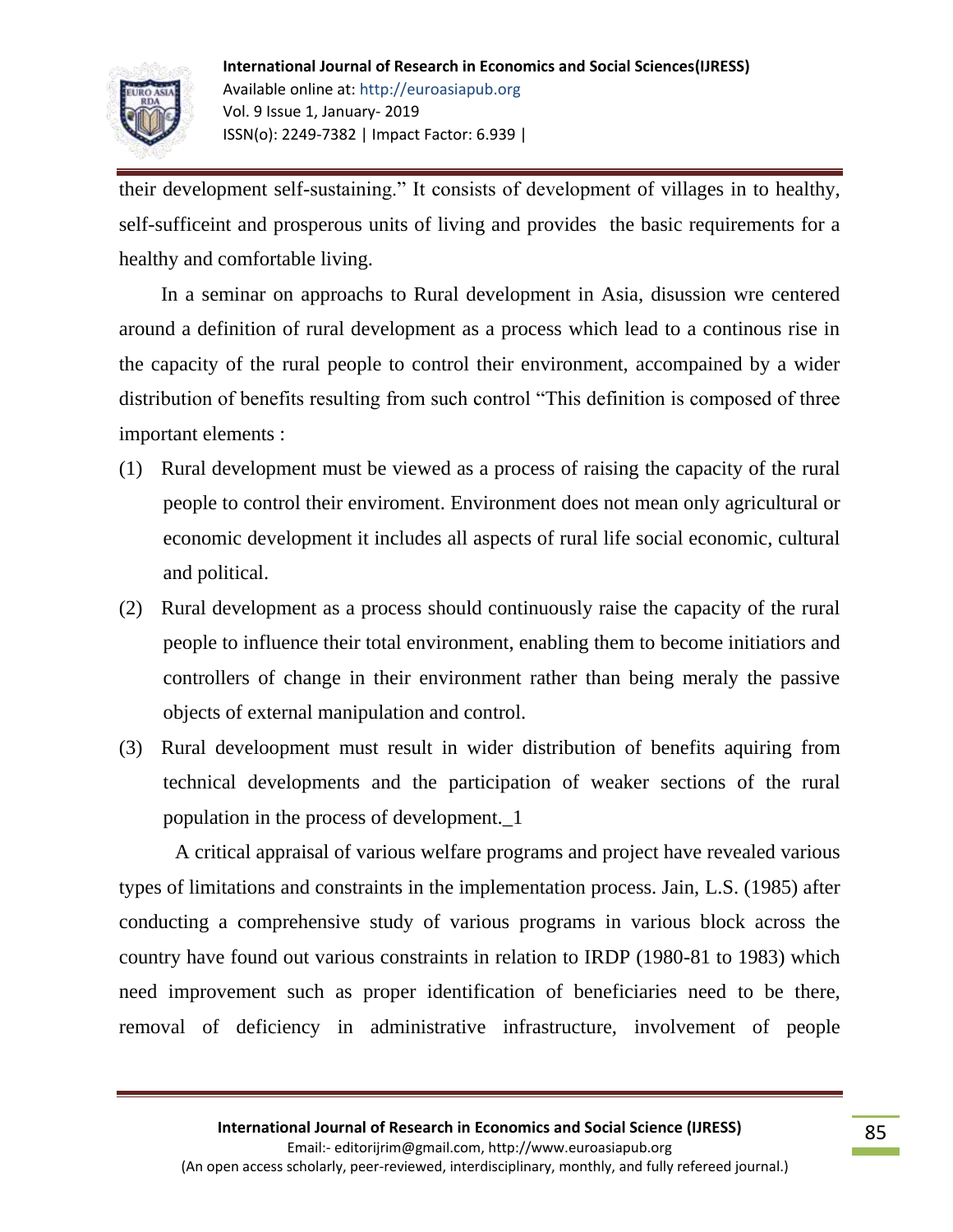

representatives, initiation of activities in support of the IRDP beneficiaries and required detailed evaluation.

### **Impact and Review :**

A number of authors, researchers and reviewers have come to the conclusion that various projects and programs designed for rural development programs have not succeeded to the desired extent. The review and analysis of various studies revealed that the lack of interest in problems connected with rural community followed by lack of community feelings and welfare, lack of co-ordiantion among village, schools, village panchayats and village co-operatives, caste, region and religion based factionalism, lack of village plans, lack of co-ordination from the centers to the block level, multiplicity of responsibilites of development functionaries cornering of poor people's money, paying of lwo wages to the rural poor and frequent transfers of specialists and other officers adversely affected the rural development programs.\_2.

Muley (1987) painted out that rural development has remained one of the constant and increasingly conscious goals of our five year plans from their inception, but unfortunately this goal has eluded us all the time. Devashayam (1988) rightly observed that.

"As we became a free country, we vowed to banish poverty from the face of this nation, we heped many plans including 20 points programs. Now after 63 years and many development programs vast population still lives below the poverty line- a number equal to combined popluation of europe and USA. Today, rural areas are being sought to be developed and poverty removed by dishing out doles through loan meals organized in feudal style. Development programs in reality have only helped a microscopic minority to reap all benefits in the name of concessions and reservations for the majority of the condemned it is an endless life of misery and squalor. The noted Indian jurist palkivala (1986:5) observed that. "The dangers of the mass loaning programs meant for needy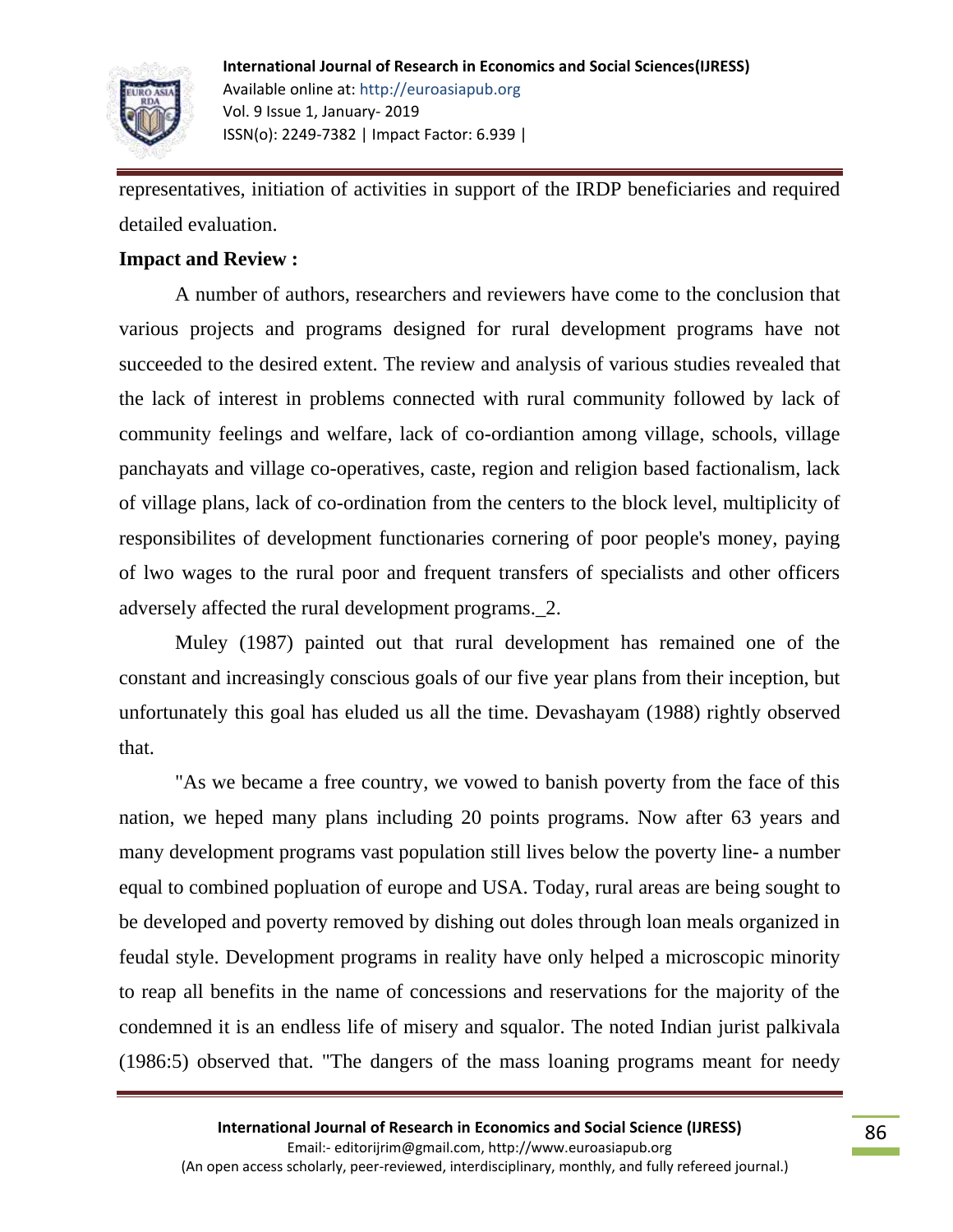

people including rural youth should be clear even to the purblind in a country where the family comes first, the caste second the party third, and the nation is hardly relevant at all". Similarly, the public accounts committee of the Indian parliament in its 90th the report (1980-81) has drawn attention to the fact that in implemeting the National Rural Employment program meant for rural people and rural youth, there were serious irregularities on the part of almost all state governments- corruption, misappropriation, false debits in accounts and diverson of food grains.

International institute of transparency has identified India as one of the leading corrupt countries in the world. Former director of central Bureau of Investigation. Mr. K. Madhavan has estimated that annually an amount of rupees 10,000 crores is siphoned off through corrupt means out of the welfare programs meant for the poor people. The crores of rupees have been spent on celebrating the completion of half a country of Indian self-rule. For example, the government will provide the mostly hungry and want driven people of Delhi with a laser show costing the tax payer Rs. 10 crores people have expierieced 63 distressing years of sterile politics, stagnant ecoomy and a diminsihing cultural identity. That India is rated low among even the developing countries in terms of skills and manpower quality. The India's trade is reported to have decreased by over a third of even the one percent of world trade it enjoyed sixty years ago. In decisions, vacillation, timidity, corruption, and red tapism have characterized and continue to characterise India's governance (puri 1997)\_3.

The famous sociologist James H crops has defamed rural development as a process through collective efforts, aimed at improving the well being and self realization of people living outside the urbanized area. He further contends that the alternate forget of rural development is people and not infrasturcture and according to him, one of the objectives of rural development should be to widen people range of choice.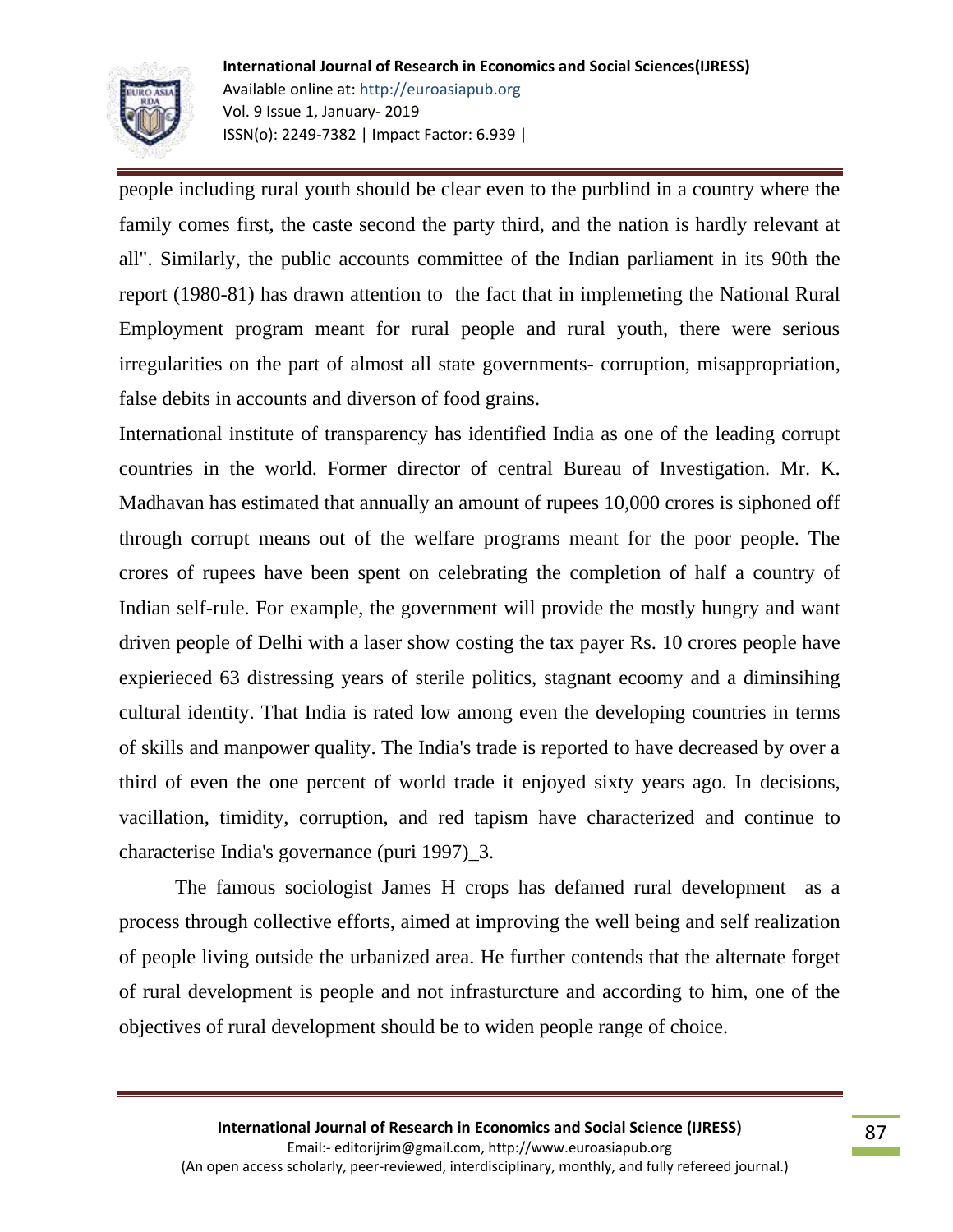

Mishra nad Sunderam defined mal development as not merely development of rural areas but alos the development of quality of life the rural massed in to self reliant and self -sustaining modem little communities. Rural development is therefore development of rural areas in such a way that each component of rural life changes in a desired direction. Another scholar, lassay emphasizes that the focus of rural development should be on.

- 1. Preservation of ecological lntegrity with a view to provide a continuous supply of life supporting resources.
- 2. Extend and appropriate land use.
- 3. Healthy living conditions.
- 4. An aesthetically pleasing environment
- 5. Effective socio-economic and Environmental institutions
- 6. Improved human welfare in terms of minimum economic and social level.
- 7. Physical structures adopted and landscape of pleasing desing and
- 8. Comprehensiveness, that is the full range of physical biological and factors in ruins.

The Ashridge confernce on soical development defined rural development as a movement designed to promote better living for all in the whole community with the active participation and initiative of the community 'According to UN Report" rural development has come into international usages to cannote the process by which the efforts of people themselves are united to those governmental authorities to improve the economic, social and cultural conditions in the life of the nation and to relate them to contribute fully to national."

In the words of Robert chambers, "rural development is a strategy to enable a specific group of people, poor rural women and men to gain for themselves and their children more of what they want and need. It involves helping the poorest among those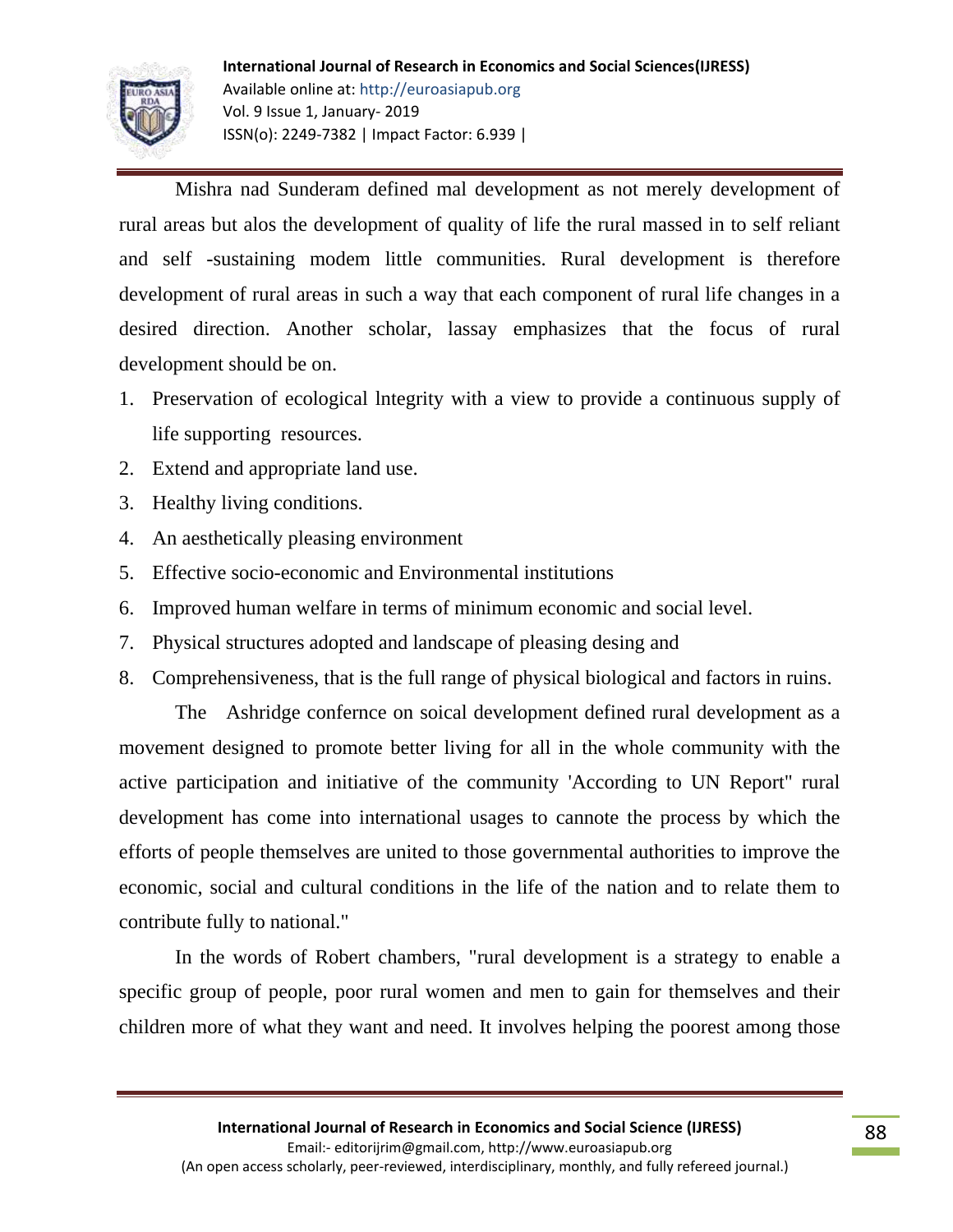

who seek a livelihood in the rural areas to demand and control more of the beneifts of rural development. The group includes small- scale farmers, tenants and landless.

Thus rural development is a multi dimensional process which includes the development of socio-economic conditions of the people living in the rural areas and ensures their participation in the process of development for complete utilization of physical and human resources for better living conditions. It extends the benefits of development to the weaker and poorer sections of rural society. It also enhances both the coapacity and capability of administrative and socio-economic development agencies and agricultural marketing units working in the rural areas.

### **Rural Development during the British Rule :**

Since time inmemorial, India has been predominantly a rural country, thus rural development has always been in the priority concern of national development. In those days, our villages were slef-sufficient and slef-sustained and the respective rulers made any efforts for the betterment in their conditions. But during the British rule, thye wre not concerned with the socio-economic development of India and thus our rural economy was severely damaged resulting in the miserable conditions of the rural. It was the famine of 1899, which forced the British Government to think about the people of India who were dying of hunger. The recurrent famines forced the state Administrators to seize the food grains and arrange for distrubiton among the famine afected people. All was done without any apparent legal sanction, motivated as the action purely was by determination to control profiteering and alleviate rural suffering.

Later with the rconmendation of Femine commissions of 1866 and 1880 and with the initiative of lord curzon, proviniccial Department of Agriculture with Agricultrual college provinical Research institute were established in 1906 the Indian Agricultural service was constituted.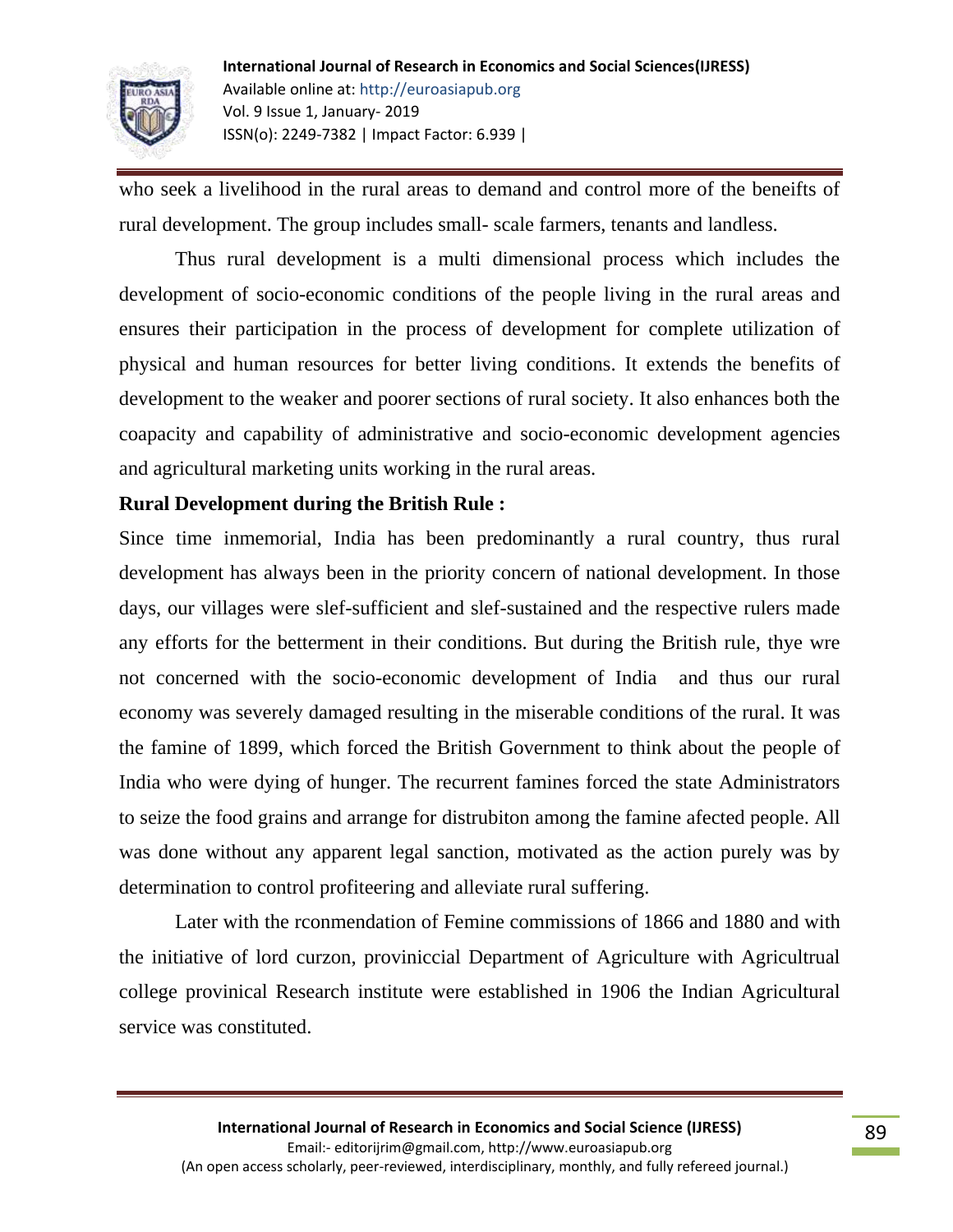

A number of British officers according to thier interest and inclination tried out a few experiments in rural reconstruction. The spread of such programs were thin and only small finacial outlays could be made for them. They were not pursued with any noticeable sense of urgency. The primary concern of the administrations as maintenance of law and order and collection of revenue, not development. Thus, colonical interest were the primary objectives and rural development was secondary.

## **Rural Development during the pre-independence period :**

In the Pre-Independence period, a number of rural development programs were started by the Nationalists and social reformers, some of these programs gradually disappeared or some were merged with Government sponsored schemes later. This is because of various reasons like lack of encouragement of the Government lack of financial support, inadequate, inexperienced and untriained staff. The other reasons are lop-sided apporach to different aspects of development, absence of needed supplies and services, inadequate co-ordination and from other departments and agenices. There are many efforts. i.e. Gandhian apporach in Rural Development in Champaran, Bihar (1917), Gandhian experiment in Rural Reconstruction (1920), sriniketan project (1921) of poet Rabinder Nath Tagore, Rural Reconstruction Movement (1932) - V.T. Kirshnamchari, Seevagram (1936). But the most important rural development efforts during the pre independence era were-

- 1. Rural Reconstruction programme by Mahatma Gandhi
- 2. The Sriniketan Experiment
- 3. The Martandam Experiment
- 4. The Gurgaon Experiment
- 5. Rural Reconstruction programs in Baroada and
- 6. The Fikra Development scheme.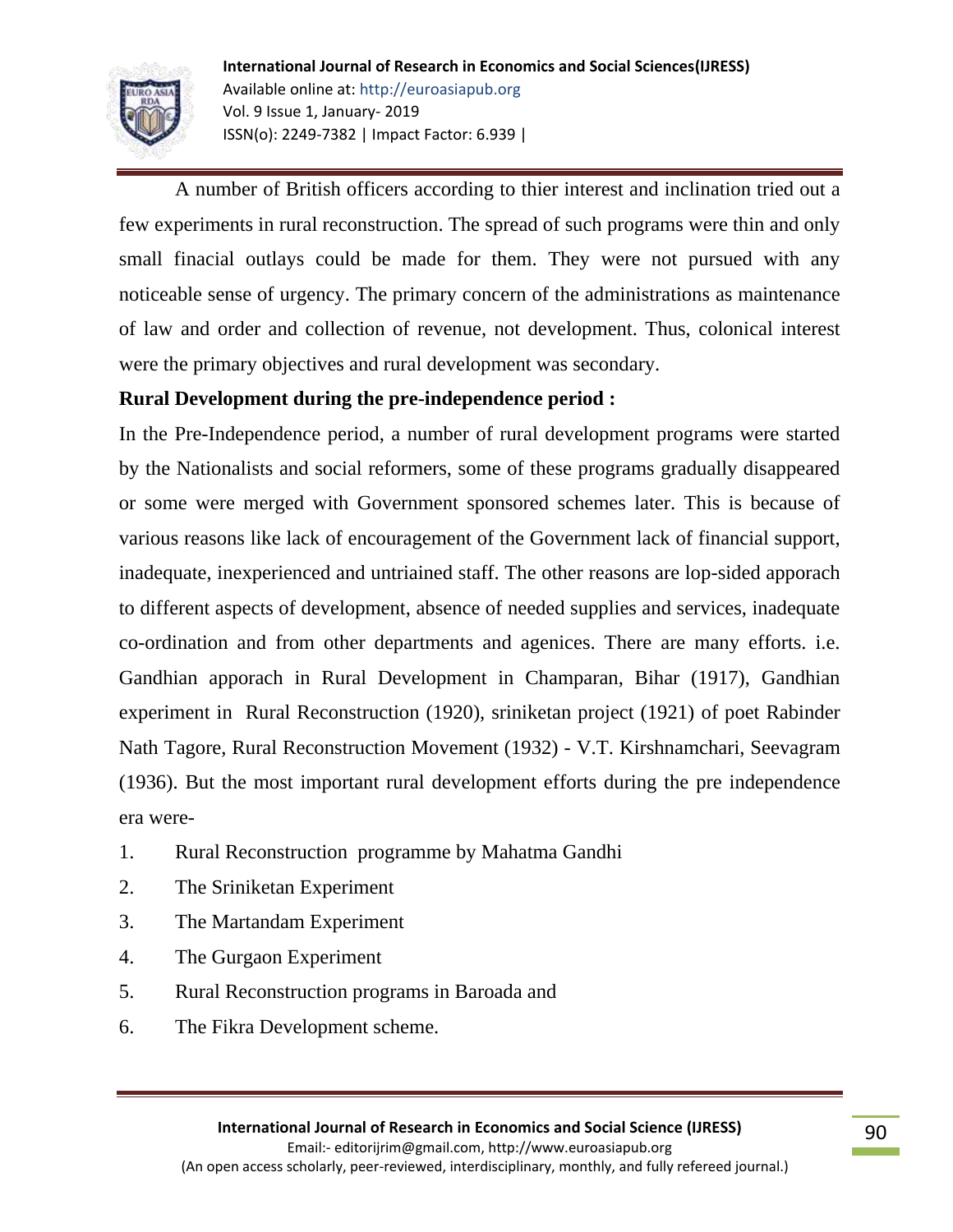

### **Rural Development since Independence :**

Immediately after the attainment of independence and before the commencement of planned economic development through five year plans, three important programs of rural reconstructions were introduced in India. They were

- 1. The Etawah pilot project
- 2. The Nilokherei Experiment
- 3. The Bhoodan Movement

## **The Etawah Pilot Project :**

In 1948, Albert Mayor started the Etawah pilot project for the development of the rural uareas of Etawah District in U.P. The main objective of the project was to seed what degree of productive and social imporvement as well as initiaive, self confidence and cooperatiion can be developed. The problem was to ascertain how quickly these result may be attained and remain permanately a part of the people's mental, spiritual, technical equipment and outlook after the special pressure is lifted.:

The other important features were production intensity, people's co-operation, development of appropriate attitudes, careful selection of personnel self reliance, local resources and supply and development of village leadership.

The effort was made to introduce the concept of Decentralized economy leading to Agro-Industrial Economy which in turn led to the development of agriculture, horticulture poultry piggery, fishery and other forms as animal husbandry."

### **The Nilokheri Experiment :**

S.K. Dey, the former Minister of community development and cooperation was the founder of the Nilokhri Experiment in 1948, when nearly 7000 displaced persons were rehabiliated in Nilokheri town after Independence. The scheme was also known as "Mazdoor Manzil" because of its principle he who will not work, neither shall he eat. under this programme, the main activities were a vocational training centre run on co-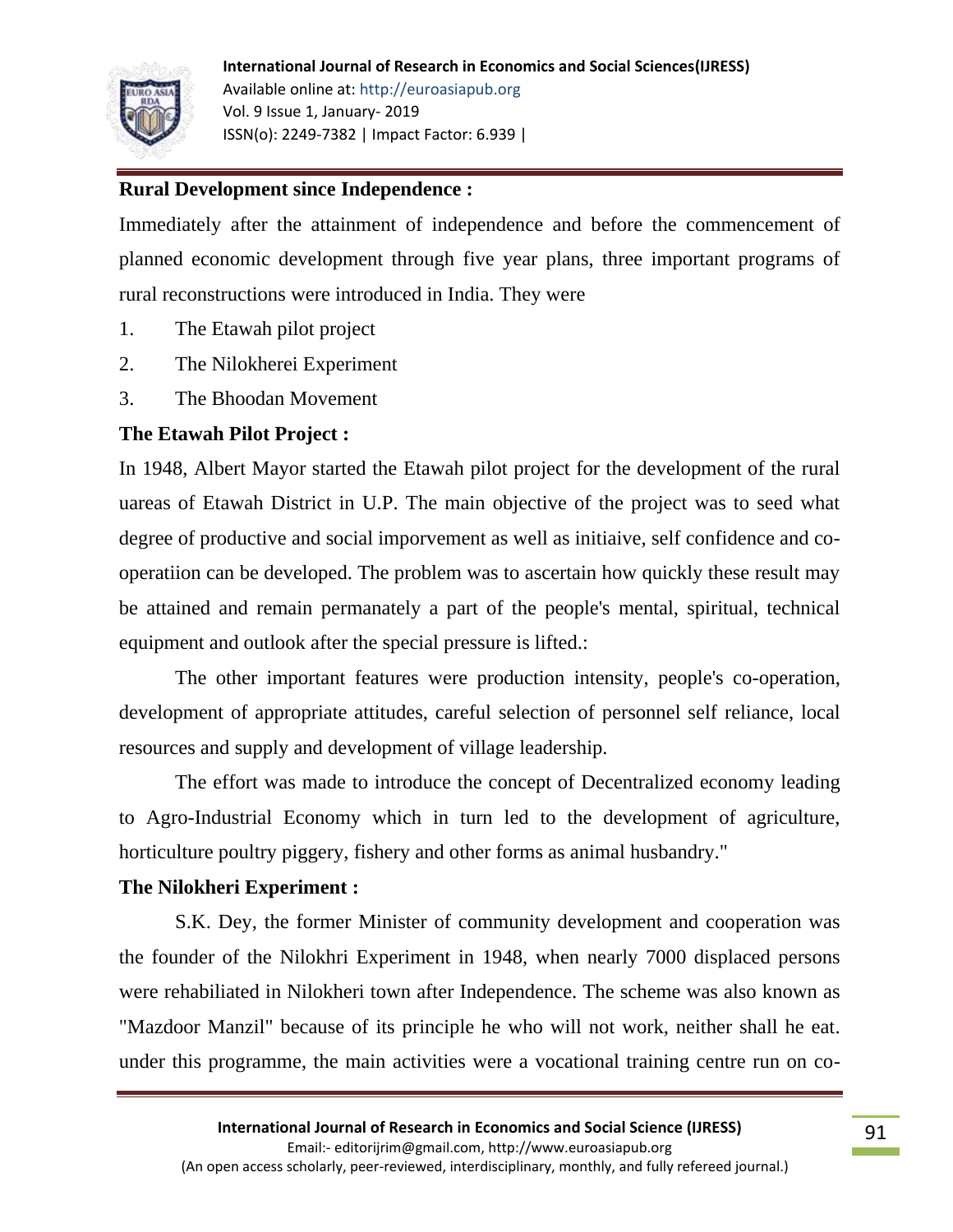

operative lines and the colony had its own dairy, poutry, piggery, printing press, tannery and bone meal factory.

People were give vocational training of their choice to run these co-operative enterprises Rights for eduction and medical care for the sick were also guaranteed.

### **The Bhoodan Movemen**t :

Aacharya Binowa Bhave, one of the earlier social reformers of India is the profounder of Bhoodan movements. In the words of Vinoba Bhave, Bhoodan Yojana is an all comprehensive movement directed to the reforms in all walks of life. Today every one think of himself alone and feels for self only. But Bhoodan makes the peopple think and do just the opposite of what they do now. It makes the people first think of their neighbours and if he has no land.

The money squandering syndrome can be gauzed from the fact that since 1951, 246 big surface irrigation projects have been initaited only 65 out of these have been completed. Almost no benefits has come to the people from these projects. Investment in major irrigation projects rose from around rupees 7500 crores in the sixth plan to over Rupees 1100 crore in the seventh plan and are expected to touch Rupees 25000 crore in the eighth plan many touch Rupees 50,000 crore in the 9th plan (Vohra 1996 p13)\_4

### **Conclusion :**

The present study has revealed various factors about the management of rural development programmes which are required to be modified and changed for achivement of tis objectives for inclusive growth in India. The following suggestions are recomended for making these organization more effective.

1. The structure is an integral component of the organization. It provides guidelines on divison of work and linkage between various functions. The study reveals that less than half employees have the knowledge about the hierarhical structure of the organization in the context of government rural interventions but the employee